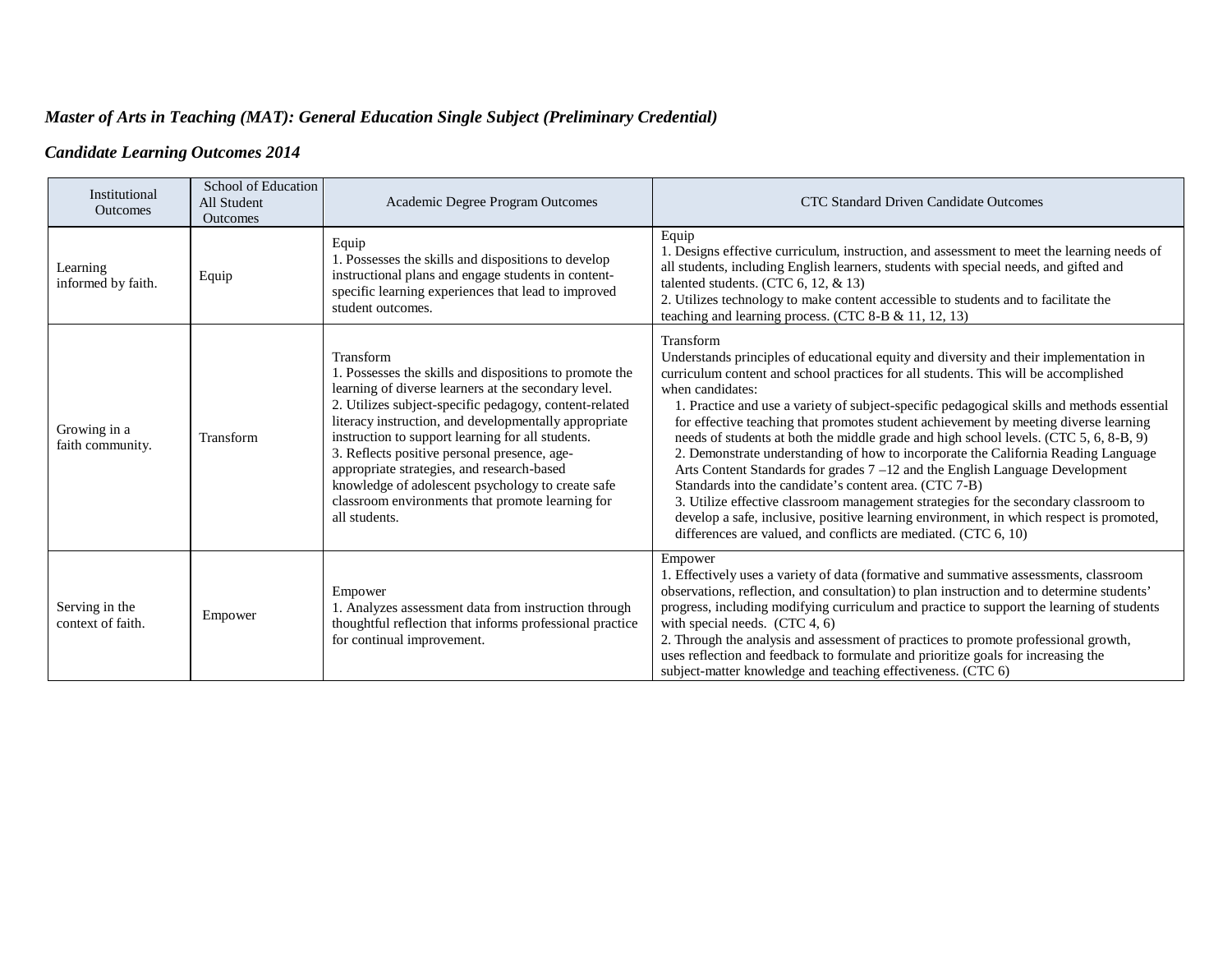## **Curriculum Map Master of Arts in Teaching: Single Subject Preliminary Credential**

## **MAT Single Subject Program CURRICULUM MAP - Candidate Learning Outcomes (CLO)**

(Legend: I=Introduced; D=Developed; M=Mastered; Color Yellow=signature assignment)

| <b>Required Courses</b>                                                                           | 1a. Possess the<br>skills and<br>dispositions to<br>develop<br>instructional plans<br>and engage<br>students in<br>content-specific<br>learning<br>experiences that<br>lead to improved<br>student outcomes<br>(IIO1) | 2a. Possess the<br>skills and<br>dispositions to<br>promote the<br>learning of<br>diverse learners at<br>the secondary<br>level<br>(II.02) | 2b. Utilize subject-<br>specific pedagogy,<br>content-related<br>literacy<br>instruction, and<br>developmentally<br>appropriate<br>instruction to<br>support learning<br>for all students<br>(2) | 2c. Reflect<br>positive personal<br>presence, age-<br>appropriate strategies,<br>and research-based<br>knowledge of<br>adolescent psychology<br>to create safe<br>classroom<br>environments that<br>promote learning for<br>all students<br>(IIO2) | 3a. Analyze<br>assessment data from<br>instruction through<br>thoughtful reflection<br>that informs<br>professional practice for<br>continual improvement<br>(IIO 3) | CTC Program<br>Standard |
|---------------------------------------------------------------------------------------------------|-----------------------------------------------------------------------------------------------------------------------------------------------------------------------------------------------------------------------|--------------------------------------------------------------------------------------------------------------------------------------------|--------------------------------------------------------------------------------------------------------------------------------------------------------------------------------------------------|----------------------------------------------------------------------------------------------------------------------------------------------------------------------------------------------------------------------------------------------------|----------------------------------------------------------------------------------------------------------------------------------------------------------------------|-------------------------|
| <b>EDU 600</b><br>Foundations of Education and<br>Learning Theory<br>(3)                          |                                                                                                                                                                                                                       |                                                                                                                                            |                                                                                                                                                                                                  |                                                                                                                                                                                                                                                    |                                                                                                                                                                      | 3, 4, 5, 10             |
| <b>EDU 601</b><br>Language Acquisition and<br>Diverse Populations<br>(3)                          | I,M                                                                                                                                                                                                                   | I, M                                                                                                                                       | I, M                                                                                                                                                                                             |                                                                                                                                                                                                                                                    | I, M                                                                                                                                                                 | 3, 4, 9, 12             |
| <b>EDU 601 F</b><br><b>Fieldwork for Language</b><br>Acquisition and Diverse<br>Populations (0.5) | I,M                                                                                                                                                                                                                   | I,M                                                                                                                                        |                                                                                                                                                                                                  |                                                                                                                                                                                                                                                    |                                                                                                                                                                      | $7 - B$ , 12            |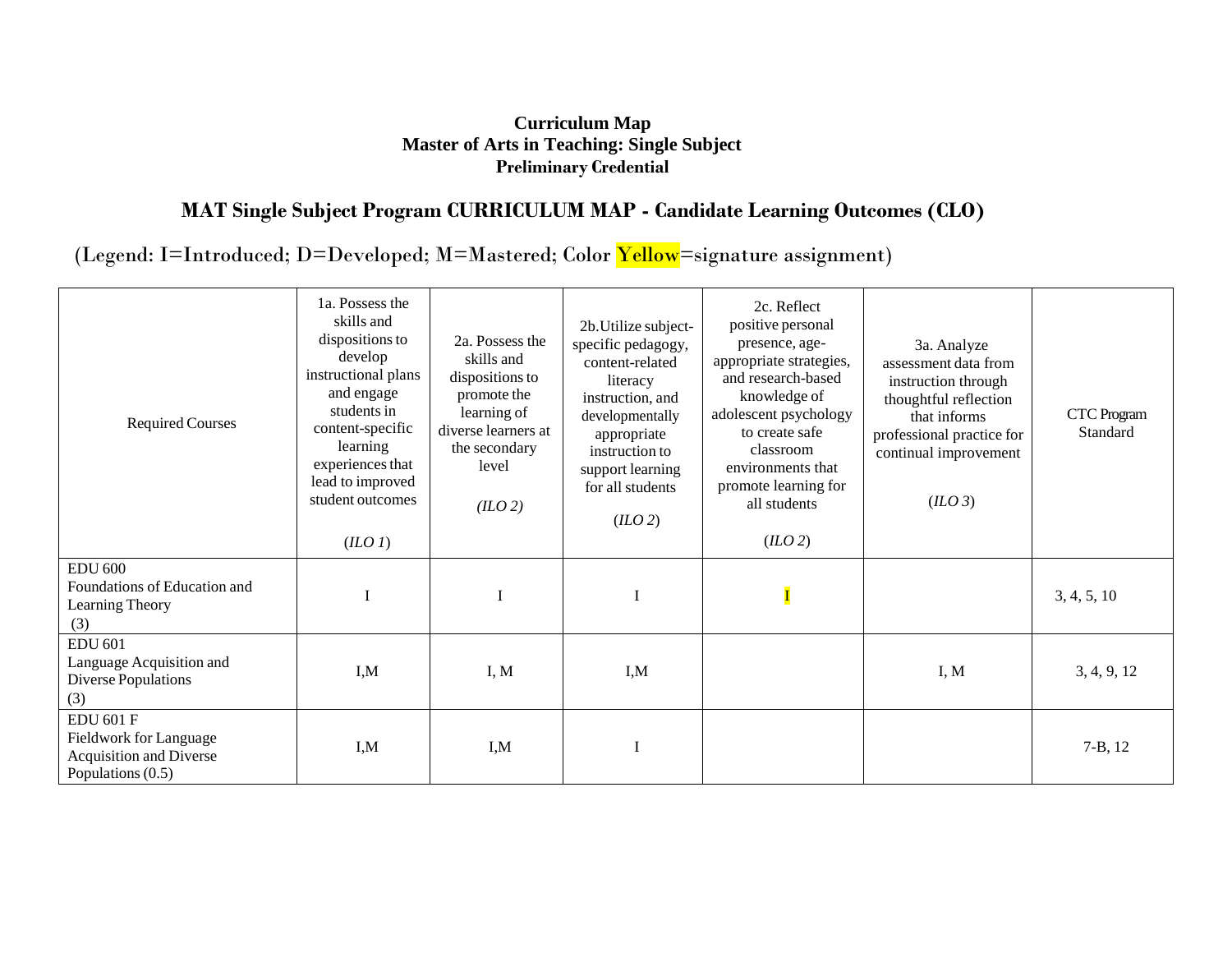| <b>Required Courses</b>                                                    | 1a. Possess the<br>skills and<br>dispositions to<br>develop<br>instructional plans<br>and engage<br>students in<br>content-specific<br>learning<br>experiences that<br>lead to improved<br>student outcomes<br>(IIOI) | 2a. Possess the<br>skills and<br>dispositions to<br>promote the<br>learning of<br>diverse learners at<br>the secondary<br>level<br>(IIO2) | 2b. Utilize subject-<br>specific pedagogy,<br>content-related<br>literacy<br>instruction, and<br>developmentally<br>appropriate<br>instruction to<br>support learning<br>for all students<br>(IIO 2) | 2c. Reflect<br>positive personal<br>presence, age-<br>appropriate strategies,<br>and research-based<br>knowledge of<br>adolescent psychology<br>to create safe<br>classroom<br>environments that<br>promote learning for<br>all students<br>(IIO 2) | 3a. Analyze<br>assessment data from<br>instruction through<br>thoughtful reflection<br>that informs<br>professional practice for<br>continual improvement<br>(ILO 3) | <b>CTC</b> Standard   |
|----------------------------------------------------------------------------|-----------------------------------------------------------------------------------------------------------------------------------------------------------------------------------------------------------------------|-------------------------------------------------------------------------------------------------------------------------------------------|------------------------------------------------------------------------------------------------------------------------------------------------------------------------------------------------------|-----------------------------------------------------------------------------------------------------------------------------------------------------------------------------------------------------------------------------------------------------|----------------------------------------------------------------------------------------------------------------------------------------------------------------------|-----------------------|
| EDU 602 Foundations of Special<br>Education                                | I                                                                                                                                                                                                                     | $\rm I$                                                                                                                                   |                                                                                                                                                                                                      | $\bf I$                                                                                                                                                                                                                                             |                                                                                                                                                                      | 3,4,7B,9,13           |
| EDU 603 Classroom<br>Assessment and Research<br>Practices                  | I                                                                                                                                                                                                                     | $\mathbf D$                                                                                                                               | $\mathbf D$                                                                                                                                                                                          |                                                                                                                                                                                                                                                     | D, M                                                                                                                                                                 | 3a, 4c, 6c, 11,<br>18 |
| EDU 621 General Methods<br>for Secondary Teachers                          | I, D, M                                                                                                                                                                                                               | D                                                                                                                                         | D                                                                                                                                                                                                    | D                                                                                                                                                                                                                                                   |                                                                                                                                                                      | 4, 5, 6               |
| EDU 621F Fieldwork for<br>General Methods for<br><b>Secondary Teachers</b> | I, D, M                                                                                                                                                                                                               | D                                                                                                                                         | ${\bf D}$                                                                                                                                                                                            | $\mathbf D$                                                                                                                                                                                                                                         |                                                                                                                                                                      | 4, 5, 6               |
| EDU 622-629 Subject-<br><b>Specific Methods Courses</b>                    | D, M                                                                                                                                                                                                                  | D                                                                                                                                         | $\mathbf{M}$                                                                                                                                                                                         | D                                                                                                                                                                                                                                                   | D                                                                                                                                                                    | 5, 6, 8B              |